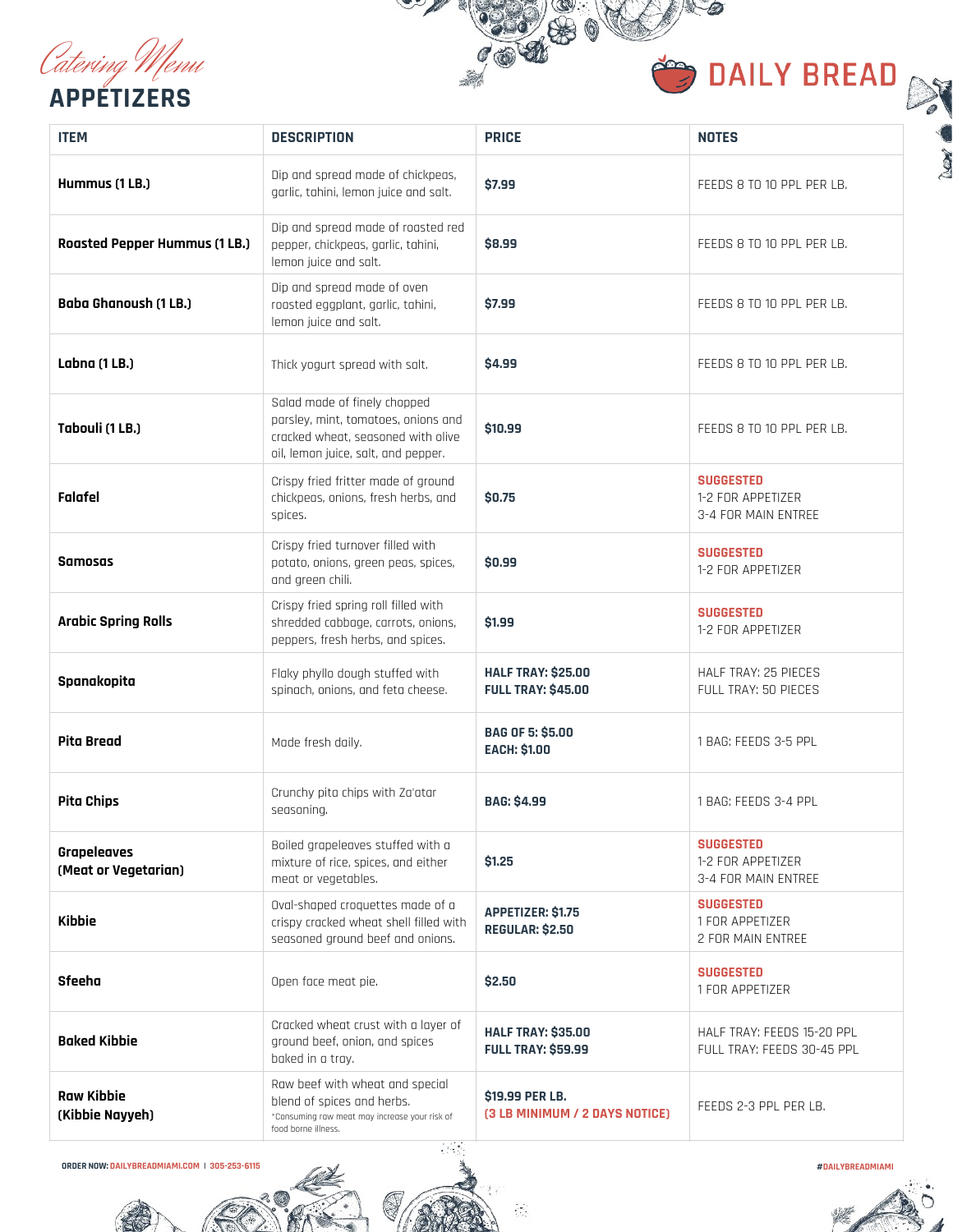[Catering Menu](https://dailybreadmiami.com/catering)

**SALADS**





| <b>ITEM</b>                   | <b>DESCRIPTION</b>                                                                                                                                                   | <b>PRICE</b>                                                              | <b>NOTES</b>                                                                             |
|-------------------------------|----------------------------------------------------------------------------------------------------------------------------------------------------------------------|---------------------------------------------------------------------------|------------------------------------------------------------------------------------------|
| <b>Greek Salad</b>            | Lettuce, tomatoes, onions, pickled<br>cabbage, green peppers, cucumbers,<br>kalamata olives, feta cheese, and<br>choice of dressing.                                 | <b>MEDIUM TRAY: \$39.99</b><br><b>LARGE TRAY: \$69.99</b>                 | MEDIUM TRAY: FEEDS 10-15 PPL<br>LARGE TRAY: FEEDS 40-50 PPL                              |
| Beet Salad (1 LB.)            | Chopped roasted beets, carrots,<br>apples, olive oil, lemon juice, salt,<br>and pepper.                                                                              | \$8.99 / LB.<br>MEDIUM TRAY: \$45.00<br><b>LARGE TRAY: \$89.99</b>        | FEEDS 8 TO 10 PPL PER LB.<br>MEDIUM TRAY: FEEDS 10-15 PPL<br>LARGE TRAY: FEEDS 40-50 PPL |
| <b>Couscous Salad (1 LB.)</b> | Salad made of fine couscous with<br>diced red peppers, carrots, onions,<br>green apple, olive oil, lemon juice,<br>parsley, salt, and pepper.                        | \$8,99 / LB.<br><b>MEDIUM TRAY: \$45.00</b><br><b>LARGE TRAY: \$89.99</b> | FEEDS 8 TO 10 PPL PER LB.<br>MEDIUM TRAY: FEEDS 10-15 PPL<br>LARGE TRAY: FEEDS 40-50 PPL |
| Fava & Chickpea Salad (1 LB.) | Salad made of white fava beans.<br>chickpeas, tomatoes, onions, garlic,<br>olive oil, lemon juice, parsley, salt,<br>and pepper.                                     | \$8.99 / LB.<br>MEDIUM TRAY: \$45.00<br><b>LARGE TRAY: \$89.99</b>        | FEEDS 8 TO 10 PPL PER LB.<br>MEDIUM TRAY: FEEDS 10-15 PPL<br>LARGE TRAY: FEEDS 40-50 PPL |
| <b>Maftoul Salad (1 LB.)</b>  | Salad made of large pearled<br>couscous and chickpeas with diced<br>tomatoes, red peppers, carrots,<br>onions, olive oil, lemon juice, parsley,<br>salt, and pepper. | \$8.99 / LB.<br>MEDIUM TRAY: \$45.00<br><b>LARGE TRAY: \$89.99</b>        | FEEDS 8 TO 10 PPL PER LB.<br>MEDIUM TRAY: FEEDS 10-15 PPL<br>LARGE TRAY: FEEDS 40-50 PPL |
| Mujadara Salad (1 LB.)        | Rice mujadara mixed with diced<br>vegetables tossed with lemon, oil,<br>and seasoning.                                                                               | \$8.99 / LB.<br>MEDIUM TRAY: \$45.00<br><b>LARGE TRAY: \$89.99</b>        | FEEDS 8 TO 10 PPL PER LB.<br>MEDIUM TRAY: FEEDS 10-15 PPL<br>LARGE TRAY: FEEDS 40-50 PPL |

## **SIDES**

| <b>ITEM</b>                                                             | <b>DESCRIPTION</b>                                                                                                            | <b>PRICE</b>                                              | <b>NOTES</b>                                                |
|-------------------------------------------------------------------------|-------------------------------------------------------------------------------------------------------------------------------|-----------------------------------------------------------|-------------------------------------------------------------|
| <b>Rice Pilaf</b>                                                       | Rice with sautéed and browned egg<br>noodles.                                                                                 | <b>MEDIUM TRAY: \$29.99</b><br><b>LARGE TRAY: \$49.99</b> | MEDIUM TRAY: FEEDS 10-15 PPL<br>LARGE TRAY: FEEDS 40-50 PPL |
| Mujadara<br>(Rice or Wheat & Lentils)                                   | Rice (or wheat) cooked in lentils,<br>caramelized onions, and spices.                                                         | <b>MEDIUM TRAY: \$45,00</b><br><b>LARGE TRAY: \$89.99</b> | MEDIUM TRAY: FEEDS 10-15 PPL<br>LARGE TRAY: FEEDS 40-50 PPL |
| <b>Roasted Greek Potatoes</b>                                           | Roasted potatoes with Greek spices.                                                                                           | <b>MEDIUM TRAY: \$45,00</b><br><b>LARGE TRAY: \$89.99</b> | MEDIUM TRAY: FEEDS 10-15 PPL<br>LARGE TRAY: FEEDS 40-50 PPL |
| <b>Roasted Veggies</b>                                                  | Zucchini, yellow squash, sweet<br>potato, and eggplant.                                                                       | <b>MEDIUM TRAY: \$45.00</b><br><b>LARGE TRAY: \$89.99</b> | MEDIUM TRAY: FEEDS 10-15 PPL<br>LARGE TRAY: FEEDS 40-50 PPL |
| <b>Marmanun</b><br><b>(Israeli Couscous with</b><br><b>Vegetables</b> ) | Large couscous cooked with<br>vegetables.                                                                                     | <b>MEDIUM TRAY: \$45.00</b><br><b>LARGE TRAY: \$89.99</b> | MEDIUM TRAY: FEEDS 10-15 PPL<br>LARGE TRAY: FEEDS 40-50 PPL |
| <b>Eggplant with Tahini, Yogurt &amp;</b><br><b>Chopped Vegetables</b>  | Baked eggplant with a mixture of<br>tahini and yogurt, topped with<br>chopped tomatoes and parsley.                           | <b>MEDIUM TRAY: \$45.00</b><br><b>LARGE TRAY: \$89.99</b> | MENIUM TRAY: FFFNS 10-15 PPL<br>LARGE TRAY: FEEDS 40-50 PPL |
| <b>Cauliflower with Tahini, Yogurt</b><br>& Chopped Vegetables          | Baked cauliflower with a mixture of<br>tahini and yogurt, topped with<br>chopped tomatoes and parsley.<br>$\alpha$ , $\alpha$ | <b>MEDIUM TRAY: \$45.00</b><br><b>LARGE TRAY: \$89.99</b> | MENIUM TRAY: FFFNS 10-15 PPL<br>LARGE TRAY: FEEDS 40-50 PPL |

#### **ORDER NOW: [DAILYBREADMIAMI.COM](https://dailybreadmiami.com/) | 305-253-6115 [#DAILYBREADMIAMI](https://www.instagram.com/dailybreadmiami)**



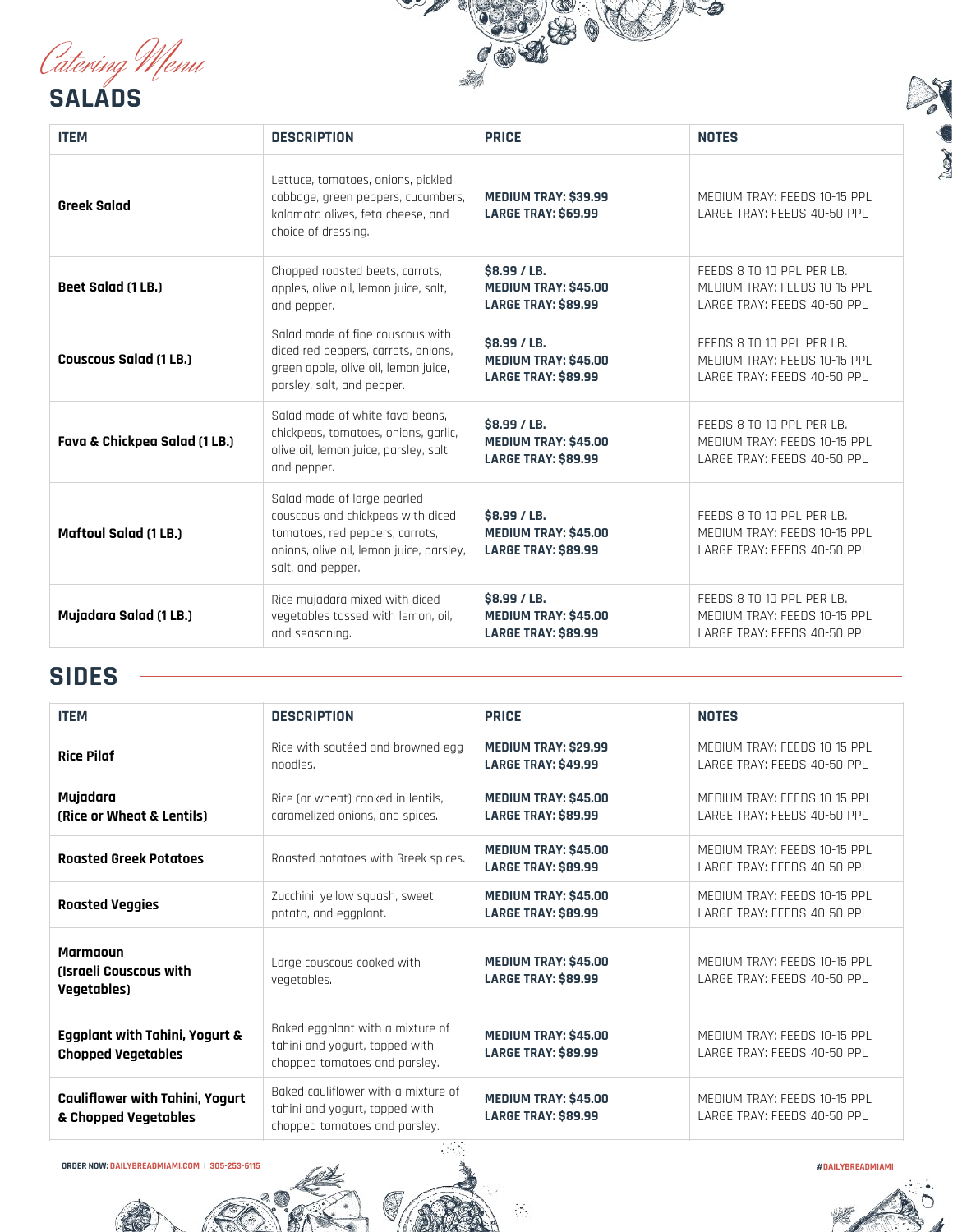[Catering Menu](https://dailybreadmiami.com/catering) **ENTRÉES**





| <b>ITEM</b>                                                     | <b>DESCRIPTION</b>                                                                                                                                             | <b>PRICE</b>                                                 | <b>NOTES</b>                                                |
|-----------------------------------------------------------------|----------------------------------------------------------------------------------------------------------------------------------------------------------------|--------------------------------------------------------------|-------------------------------------------------------------|
| <b>Chicken Skewers</b>                                          | Marinated chicken breast in<br>mustard, turmeric, and house<br>seasoning.                                                                                      | \$3.50<br><b>2 GOLF BALL SIZE PIECES ON</b><br><b>SKEWER</b> | <b>SUGGESTED</b><br>1-2 FOR MAIN ENTREE                     |
| <b>Beef Skewers</b>                                             | Marinated beef with house<br>seasoning.                                                                                                                        | \$4.50<br><b>2 GOLF BALL SIZE PIECES ON</b><br><b>SKEWER</b> | <b>SUGGESTED</b><br>1-2 FOR MAIN ENTREE                     |
| Kafta                                                           | Seasoned ground beef kebab made<br>with onions, fresh herbs, and spices.                                                                                       | \$2.50                                                       | <b>SUGGESTED</b><br>1-2 FOR MAIN ENTREE                     |
| <b>Chopped Yellow Chicken (1 LB.)</b>                           | Marinated and grilled chopped<br>chicken.                                                                                                                      | \$14.99                                                      | FEEDS 4 TO 5 PPL PER LB.                                    |
| Gyro Meat (1 LB.)                                               | Thinly sliced, rotisserie grilled ground<br>beef and lamb prepared with<br>signature mix of spices.                                                            | \$14.99                                                      | FEEDS 4 TO 5 PPL PER LB.                                    |
| <b>Chicken Gyro Meat (1 LB.)</b>                                | Thinly sliced, rotisserie grilled ground<br>chicken prepared with signature mix<br>of spices.                                                                  | \$14.99                                                      | FEEDS 4 TO 5 PPL PER LB.                                    |
| <b>Stuffed Chicken with Spinach &amp;</b><br><b>Feta Cheese</b> | Stuffed chicken thighs with spinach,<br>onions, and feta cheese.                                                                                               | <b>MP</b>                                                    | <b>SUGGESTED</b><br>1-2 FOR MAIN ENTREE                     |
| <b>Stuffed Cabbage</b>                                          | Boiled cabbage stuffed with a<br>mixture of ground beef, rice, and<br>spices in homemade tomato sauce.                                                         | \$1.99                                                       | <b>SUGGESTED</b><br>1-2 FOR MAIN ENTREE                     |
| <b>Stuffed Squash or Zucchini</b>                               | Squash or zucchini stuffed with<br>either rice and ground beef, or rice<br>and vegetables, slow cooked in<br>tomato sauce.                                     | <b>MP</b><br>(2 DAYS NOTICE)                                 | <b>SUGGESTED</b><br>1-2 FOR MAIN ENTREE                     |
| Moussaka<br>(Meat or Vegetarian)                                | Hearty eggplant casserole with<br>flavorful meat (or vegetables),<br>tomato sauce, béchamel (cheese<br>sauce), and spices.                                     | MEDIUM TRAY: \$45.00<br><b>LARGE TRAY: \$89.99</b>           | MEDIUM TRAY: FEEDS 10-15 PPL<br>LARGE TRAY: FEEDS 40-50 PPL |
| Potato & Eggplant Moussaka                                      | Hearty potato casserole with<br>flavorful meat, tomato sauce,<br>béchamel (cheese sauce), and<br>spices. Can be made with just<br>potato slices, upon request. | MEDIUM TRAY: \$45.00<br><b>LARGE TRAY: \$89.99</b>           | MEDIUM TRAY: FEEDS 10-15 PPL<br>LARGE TRAY: FEEDS 40-50 PPL |
| Pastichio                                                       | Baked pasta dish with ground beef,<br>cheese, and tomato sauce                                                                                                 | MEDIUM TRAY: \$39.99<br><b>LARGE TRAY: \$79.99</b>           | MEDIUM TRAY: FEEDS 10-15 PPL<br>LARGE TRAY: FEEDS 40-50 PPL |
| Rice, Ground Beef, Shredded<br><b>Chicken &amp; Nuts</b>        | Rice with ground beef and spices<br>topped with shredded chicken and<br>roasted almonds.                                                                       | MEDIUM TRAY: \$45.00<br><b>LARGE TRAY: \$89.99</b>           | MEDIUM TRAY: FEEDS 10-15 PPL<br>LARGE TRAY: FEEDS 40-50 PPL |

### **PSST! WANT TO KNOW A SECRET?**

We sometimes make off-menu dishes, so ask about our specials and we'll see if we can prepare a larger order for catering.

**ORDER NOW: [DAILYBREADMIAMI.COM](https://dailybreadmiami.com/) | 305-253-6115 [#DAILYBREADMIAMI](https://www.instagram.com/dailybreadmiami)**